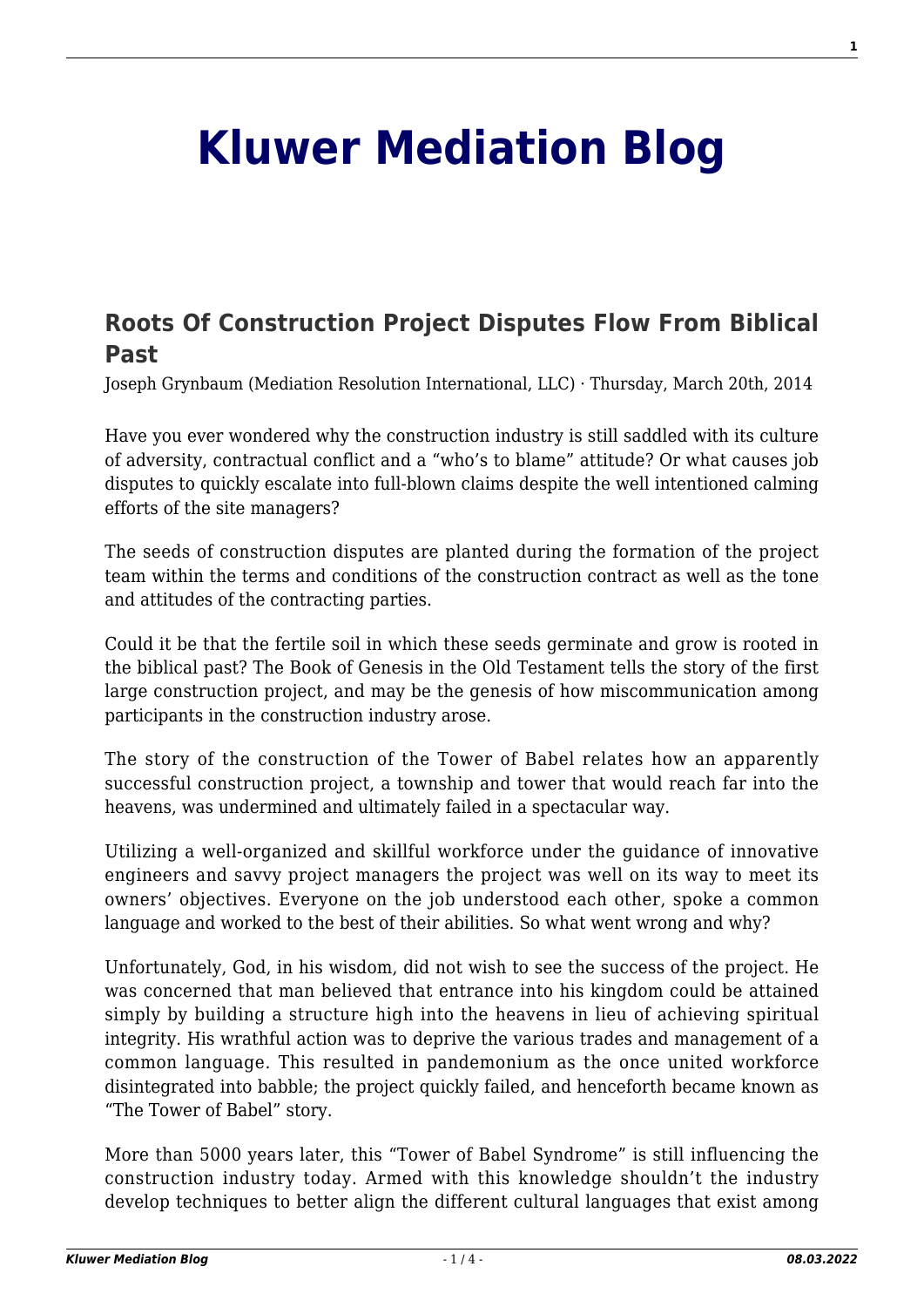the project players? In fact, many owners have already recognized the benefit of investing in trust-based procurement strategies in lieu of the more traditional strategy of adversity. Intelligent owners are acknowledging that today's industry is stretched thin, due to skilled labor shortages, increased claims and decreased margins, and unexpected problems, such as protracted disputes with associated unrestrained legal costs can force a firm into financial jeopardy.

One successful counter approach has been the Partnering method. If implemented correctly it is the simplest and most economical. To foster the partnering practice a neutral "facilitator" (or industry savvy mediator) is engaged to work with the project team to establish clear and open communication at the project kickoff, and then fortifies the lines of communication throughout the project duration. A skilled and construction capable team builder can promote an open exchange among all the contracted parties to help ensure that the team does not default to business-as-usual behavior exemplified by the Tower of Babel Syndrome.

The rewards that flow to the project when partnering is championed by management, and successfully implemented, are staggering. Tangible rewards include significant cost savings, the unleashing of employee innovation and the virtual elimination of finger pointing and associated claims that lead to intractable disputes. Other benefits include minimized misunderstandings and a heightened regard for safety and quality.

Another enhanced proactive dispute resolution technique, in addition to partnering, is now being applied in growing measure in the commercial and industrial construction sector; a sector undergoing unprecedented growth across the country.

Several project owners working with high risk lump-sum contractors have agreed to select a dispute resolution industry specialist, on a cost shared basis, in a deliberate effort to head-off future possible disputes. The impartial specialist (mediator) will attend project meetings, be copied on key documents and have open phone lines to key project personnel. His role is primarily to help the parties work together to ensure that disputed matters are brought to the surface, fully considered and resolved under his stewardship. As the benefits of this approach become known, the technique should become a common business tool to overcome the construction industry's proclivity for adversarial communication.

For those project owners that want to explore more ambitious trust-based strategies and achieve break-through performance results, here's a historical example of what has been achieved when a company decides to reinvent the business-as-usual procurement process.

With the strong support of its chief executive, UK based British Petroleum Company (BP) decided to invest in an alternative contracting approach to the commonly accepted way they previously managed a complex oil and gas rig construction project in the North Sea. The trigger was a dormant North Sea gas reserve named "Andrew" which had been a non-starter for more than 20 years, while BP tried without success to reduce its estimated construction cost of over 750 million dollars.

After careful selection of a project team that agreed to discard the business-as-usual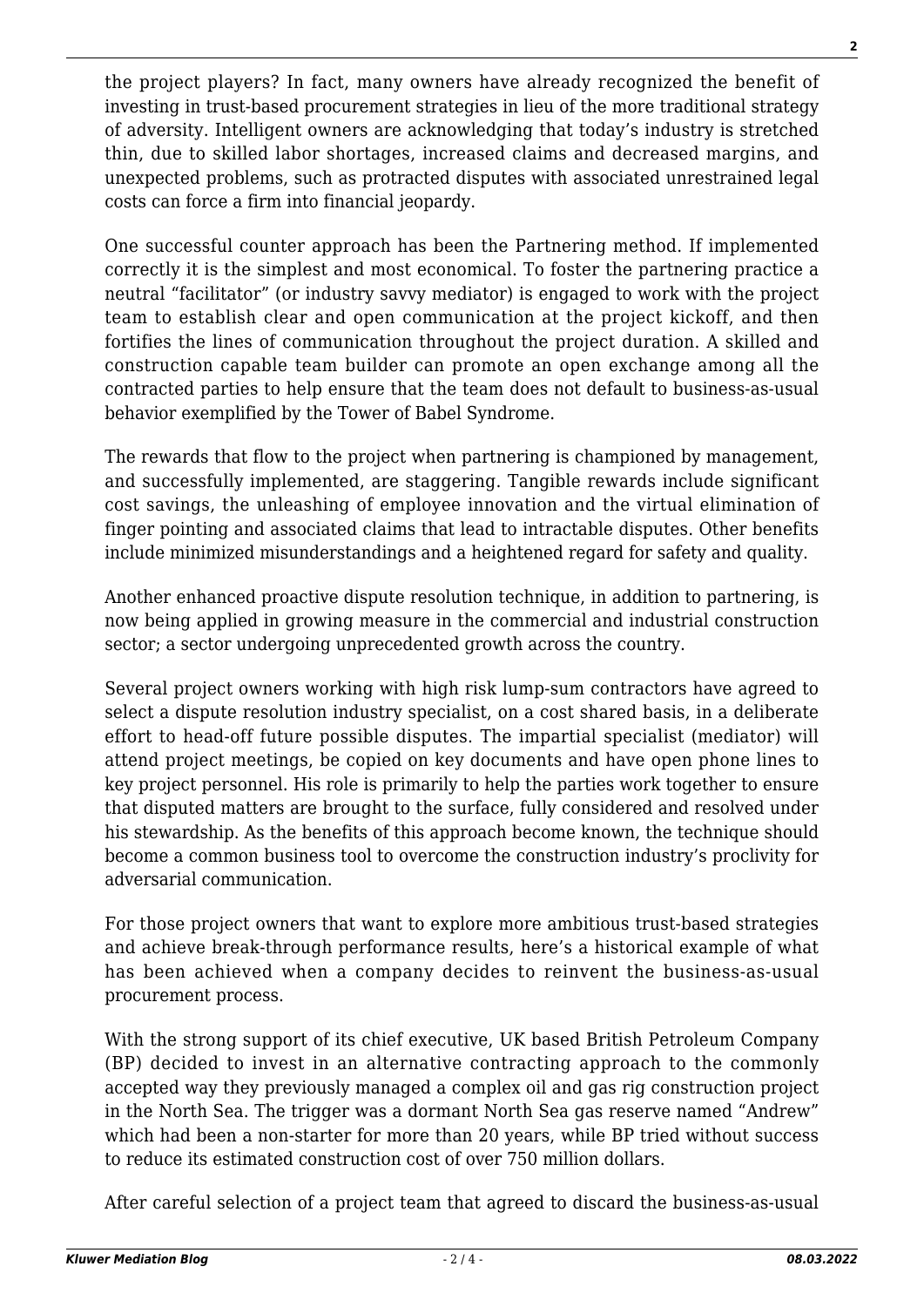adversarial model to design and construct Andrew in a collaborative way, without the constraints of only considering the lowest bidder and striving for maximum profit and minimum risk, the team came up with a revised target price and schedule.

Committed to a new aggressive target price of 550 million dollars and a four months shorter schedule than previously thought possible, everyone agreed to sign onto a project alliance agreement that promised significant bonuses to the team participants based upon a shared gain, shared pain formula, and a proactive dispute resolution procedure to eliminate the possibility of claims after project completion.

The project outcome of this strategy was that Andrew's final cost came out to around 460 million dollars, which allowed a bonus distribution of 60 million dollars to flow to the project contractors. In addition, the project was completed two months under the already shortened target schedule, and its success has become the global benchmark for future projects, especially in the oil and gas industry.

Most recent project alliance successes, now referred to as integrated project delivery projects in construction sectors like transportation, telecommunications, water delivery, public institutions, etc, are positive indicators that the construction industry is able to overcome its biblical legacy and work together in more harmonious and profitable ways.

It will take visionary business leaders, influential owners and committed contractors, willing to set aside ingrained adversarial attitudes, to unleash employee innovation, avoid disputes, open up new and highly profitable business possibilities, and learn from the biblical legacy of history.

**Kluwer Arbitration Practice Plus** now offers an enhanced Arbitrator Tool with 4,100+ data-driven Arbitrator Profiles and a new Relationship Indicator exploring relationships of 12,500+ arbitration practitioners and experts.

[Learn how](https://www.wolterskluwer.com/en/solutions/kluwerarbitration/practiceplus?utm_source=mediationblog&utm_medium=articleCTA&utm_campaign=article-banner) **[Kluwer Arbitration Practice Plus](https://www.wolterskluwer.com/en/solutions/kluwerarbitration/practiceplus?utm_source=mediationblog&utm_medium=articleCTA&utm_campaign=article-banner)** [can support you.](https://www.wolterskluwer.com/en/solutions/kluwerarbitration/practiceplus?utm_source=mediationblog&utm_medium=articleCTA&utm_campaign=article-banner)

 $\mathcal{L}_\text{max}$ 

*To make sure you do not miss out on regular updates from the Kluwer Mediation Blog, please subscribe [here.](http://mediationblog.kluwerarbitration.com/newsletter/)*